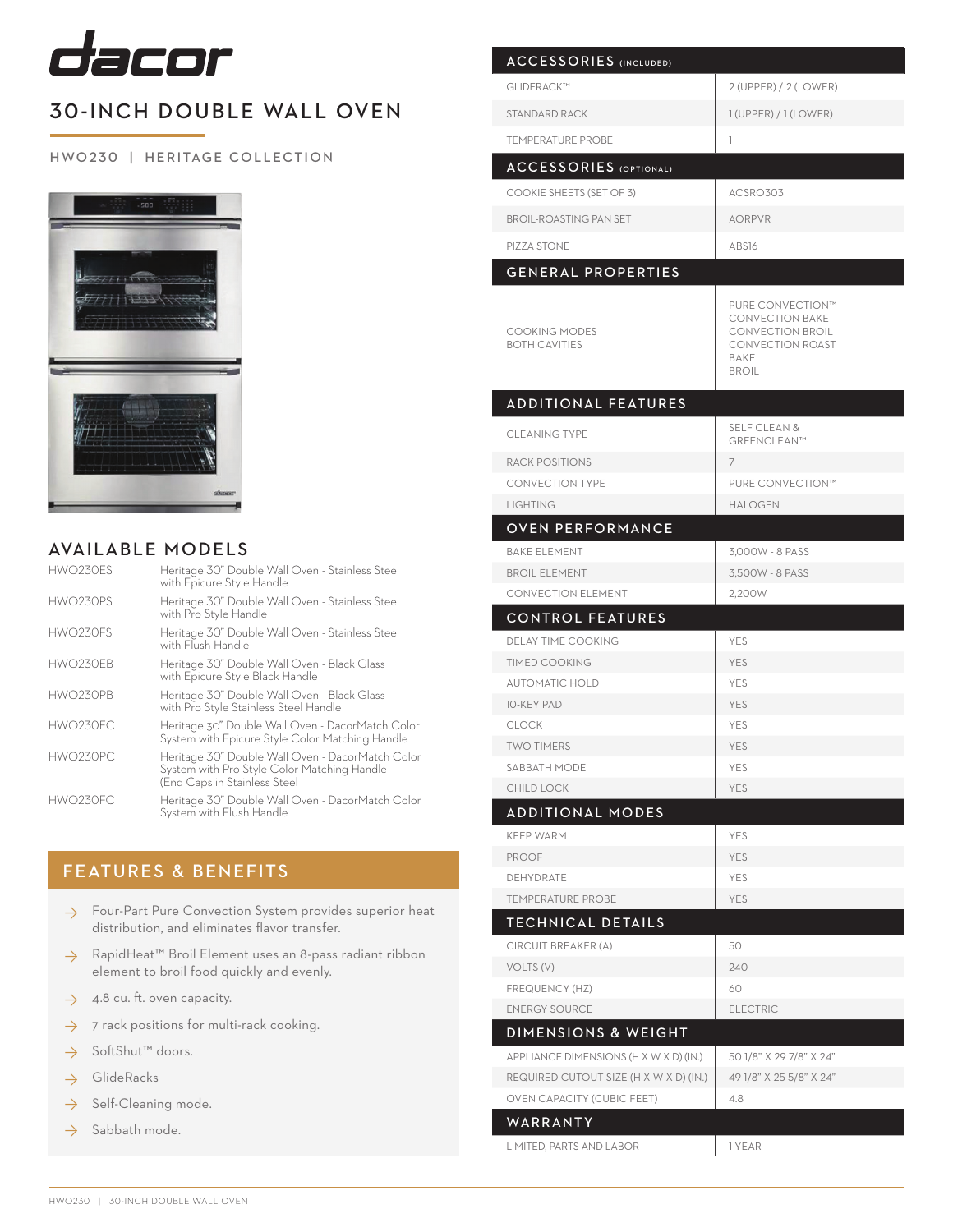# $\overline{\mathbf{C}}$  $\overline{\mathbf{C}}$  $\mathbf{C}$  $\mathbf{D}$  $\mathbf{r}$  30-INCH DOUBLE WALL OVEN

| <b>APPLIANCE DIMENSIONS</b> |                    |                                                  |
|-----------------------------|--------------------|--------------------------------------------------|
| 30"                         |                    |                                                  |
| А                           | 29 7/8" (75.9 CM)  | WIDTH (FACE)                                     |
| B                           | 28 1/2" (72.4 CM)  | WIDTH (CHASSIS)                                  |
| C                           | 50 1/8" (127.3 CM) | <b>HEIGHT (OVERALL)</b>                          |
| D                           | 49" (124.5 CM)     | <b>HEIGHT (CHASSIS)</b>                          |
| E                           | 11/8" (2.9 CM)     | TOP OF CHASSIS TO TOP OF<br><b>CONTROL PANEL</b> |
| F                           | 6 1/2" (16.5 CM)   | UTILITY CUTOUT (WIDTH)                           |
| G                           | 5" (12.7 CM)       | UTILITY CUTOUT (HEIGHT)                          |
| H                           | 77/8" (20.0 M)     | UTILITY CUTOUT (DEPTH)                           |
| $\overline{1}$              | 11/8" (3.2 CM)     | <b>CONTROL PANEL (DEPTH)</b>                     |
| K                           | 23 5/8" (60 CM)    | DEPTH (CHASSIS)                                  |



| INSTALLATION CUTOUT DIMENSIONS |                                                              |  |
|--------------------------------|--------------------------------------------------------------|--|
| <b>CABINET</b>                 | <b>INSTALL DIMENSION</b>                                     |  |
|                                | 30" (76.2 CM)                                                |  |
|                                | MIN. 28 5/8" (72.7 CM)<br>RECOMMENDED MAX. 29 1/8" (74.0 CM) |  |
| R                              | MIN. 49 1/8" (124.8 CM)<br>RECOMMENDED MAX, 50" (127.0 CM)   |  |

#### WALL CABINET



### HANDLE DIMENSIONS



All tolerances: ±/-1/16 (+/-1.6MM) unless otherwise stated.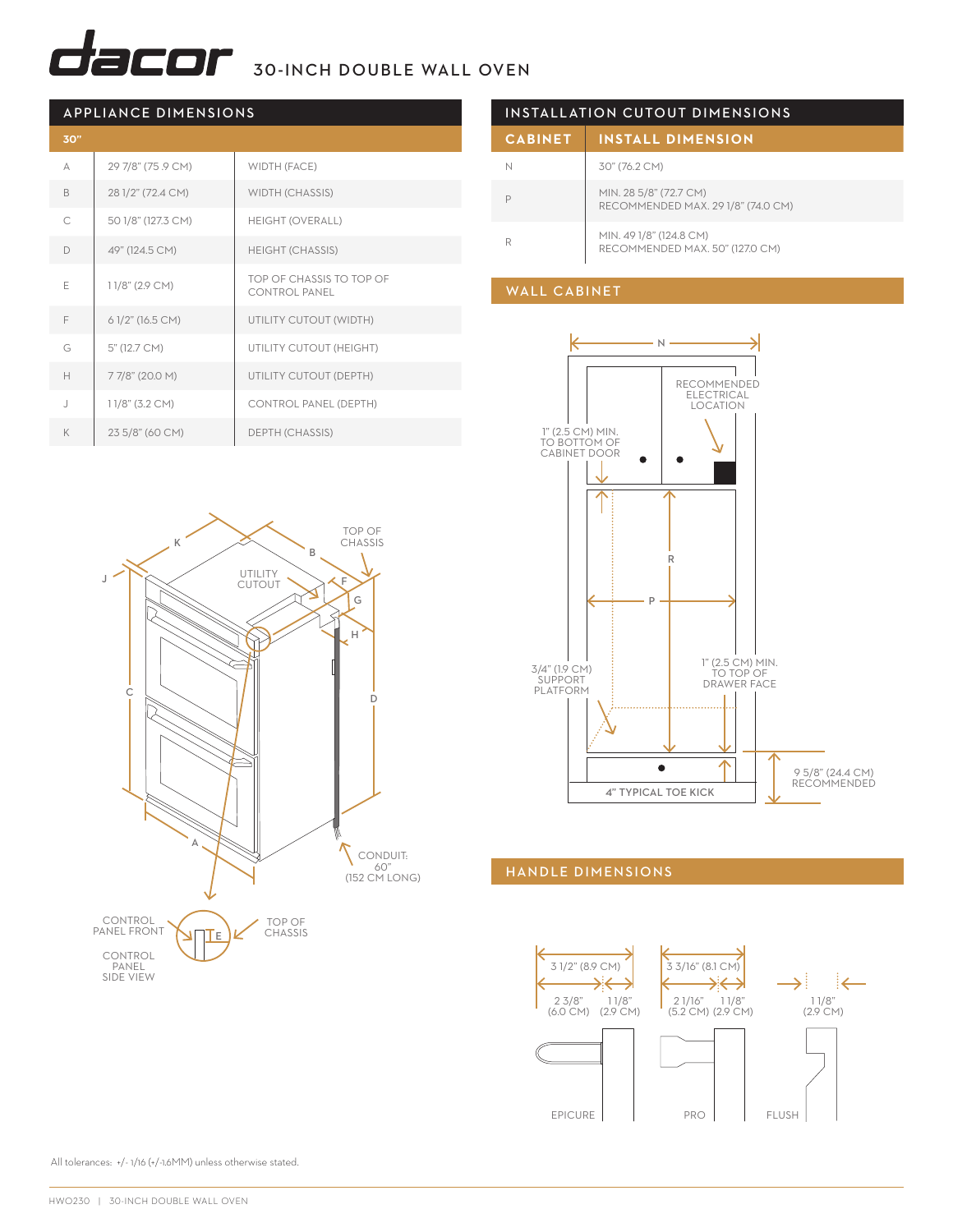

## 27-INCH DOUBLE WALL OVEN

## H WO 227 | HERITAGE COLLECTION



## AVAILABLE MODELS

| HWO227ES             | Heritage 27" Double Wall Oven - Stainless Steel<br>with Epicure Style Handle                                                    |
|----------------------|---------------------------------------------------------------------------------------------------------------------------------|
| HWO227PS             | Heritage 27" Double Wall Oven - Stainless Steel<br>with Pro Style Handle                                                        |
| HWO <sub>227FS</sub> | Heritage 27" Double Wall Oven - Stainless Steel<br>with Flush Handle                                                            |
| HWO227FB             | Heritage 27" Double Wall Oven - Black Glass<br>with Epicure Style Black Handle                                                  |
| HWO227PB             | Heritage 27" Double Wall Oven - Black Glass<br>with Pro Style Stainless Steel Handle                                            |
| HWO227FC             | Heritage 27" Double Wall Oven - DacorMatch Color<br>System with Epicure Style Color Matching Handle                             |
| HWO227PC             | Heritage 27" Double Wall Oven - DacorMatch Color<br>System with Pro Style Color Matching Handle<br>(End Caps in Stainless Steel |
| HWO227FC             | Heritage 27" Double Wall Oven - DacorMatch Color<br>System with Flush Handle                                                    |

## FEATURES & BENEFITS

- $\rightarrow$  Four-Part Pure Convection System provides superior heat distribution, and eliminates flavor transfer.
- → RapidHeat<sup>™</sup> Broil Element uses an 8-pass radiant ribbon element to broil food quickly and evenly.
- $\rightarrow$  4.5 cu. ft. oven capacity.
- $\rightarrow$  7 rack positions for multi-rack cooking.
- → SoftShut™ doors.
- $\rightarrow$  GlideRacks
- $\rightarrow$  Self-Cleaning mode.
- $\rightarrow$  Sabbath mode.

| <b>ACCESSORIES</b> (INCLUDED)          |                                                                                                                         |
|----------------------------------------|-------------------------------------------------------------------------------------------------------------------------|
| GLIDERACK™                             | 2 (UPPER) / 2 (LOWER)                                                                                                   |
| STANDARD RACK                          | $1$ (UPPER) / $1$ (LOWER)                                                                                               |
| <b>TEMPERATURE PROBE</b>               | 1                                                                                                                       |
| <b>ACCESSORIES</b> (OPTIONAL)          |                                                                                                                         |
| COOKIE SHEETS (SET OF 3)               | ACSRO273                                                                                                                |
| <b>BROIL-ROASTING PAN SET</b>          | <b>AORPVR</b>                                                                                                           |
| PIZZA STONE                            | ABS16                                                                                                                   |
|                                        |                                                                                                                         |
| <b>GENERAL PROPERTIES</b>              |                                                                                                                         |
| <b>COOKING MODES</b>                   | PURE CONVECTION™<br><b>CONVECTION BAKE</b><br><b>CONVECTION BROIL</b><br><b>CONVECTION ROAST</b><br><b>BAKE - BROIL</b> |
| <b>ADDITIONAL FEATURES</b>             |                                                                                                                         |
| <b>CLEANING TYPE</b>                   | <b>SELF CLEAN &amp;</b><br>GREENCLEAN™                                                                                  |
| <b>RACK POSITIONS</b>                  | 7                                                                                                                       |
| <b>CONVECTION TYPE</b>                 | PURE CONVECTION™                                                                                                        |
| <b>LIGHTING</b>                        | <b>HALOGEN</b>                                                                                                          |
| <b>OVEN PERFORMANCE</b>                |                                                                                                                         |
| <b>BAKE ELEMENT</b>                    | 3,000W - 8 PASS                                                                                                         |
| <b>BROIL ELEMENT</b>                   | 3,500W - 8 PASS                                                                                                         |
| <b>CONVECTION ELEMENT</b>              | 2,200W                                                                                                                  |
| <b>CONTROL FEATURES</b>                |                                                                                                                         |
| <b>DELAY TIME COOKING</b>              | <b>YES</b>                                                                                                              |
| <b>TIMED COOKING</b>                   | <b>YES</b>                                                                                                              |
| <b>AUTOMATIC HOLD</b>                  | <b>YES</b>                                                                                                              |
| <b>10-KEY PAD</b>                      | <b>YES</b>                                                                                                              |
| <b>CLOCK</b><br><b>TWO TIMERS</b>      | YES<br>YES                                                                                                              |
| SABBATH MODE                           | YES                                                                                                                     |
| <b>CHILD LOCK</b>                      | <b>YES</b>                                                                                                              |
| <b>ADDITIONAL MODES</b>                |                                                                                                                         |
| <b>KEEP WARM</b>                       | YES                                                                                                                     |
| <b>PROOF</b>                           | <b>YES</b>                                                                                                              |
| <b>DEHYDRATE</b>                       | <b>YES</b>                                                                                                              |
| <b>TEMPERATURE PROBE</b>               | <b>YES</b>                                                                                                              |
| TECHNICAL DETAILS                      |                                                                                                                         |
| CIRCUIT BREAKER (A)                    | 50                                                                                                                      |
| VOLTS (V)                              | 240                                                                                                                     |
| FREQUENCY (HZ)                         | 60                                                                                                                      |
| <b>ENERGY SOURCE</b>                   | <b>ELECTRIC</b>                                                                                                         |
| <b>DIMENSIONS &amp; WEIGHT</b>         |                                                                                                                         |
| APPLIANCE DIMENSIONS (H X W X D) (IN.) | 50 1/8" X 26 7/8" X 24"                                                                                                 |
| REQUIRED CUTOUT SIZE (H X W X D) (IN.) | 49 1/8" X 25 5/8" X 24"                                                                                                 |
| <b>OVEN CAPACITY (CUBIC FEET)</b>      | 4.5                                                                                                                     |
| WARRANTY                               |                                                                                                                         |
|                                        |                                                                                                                         |